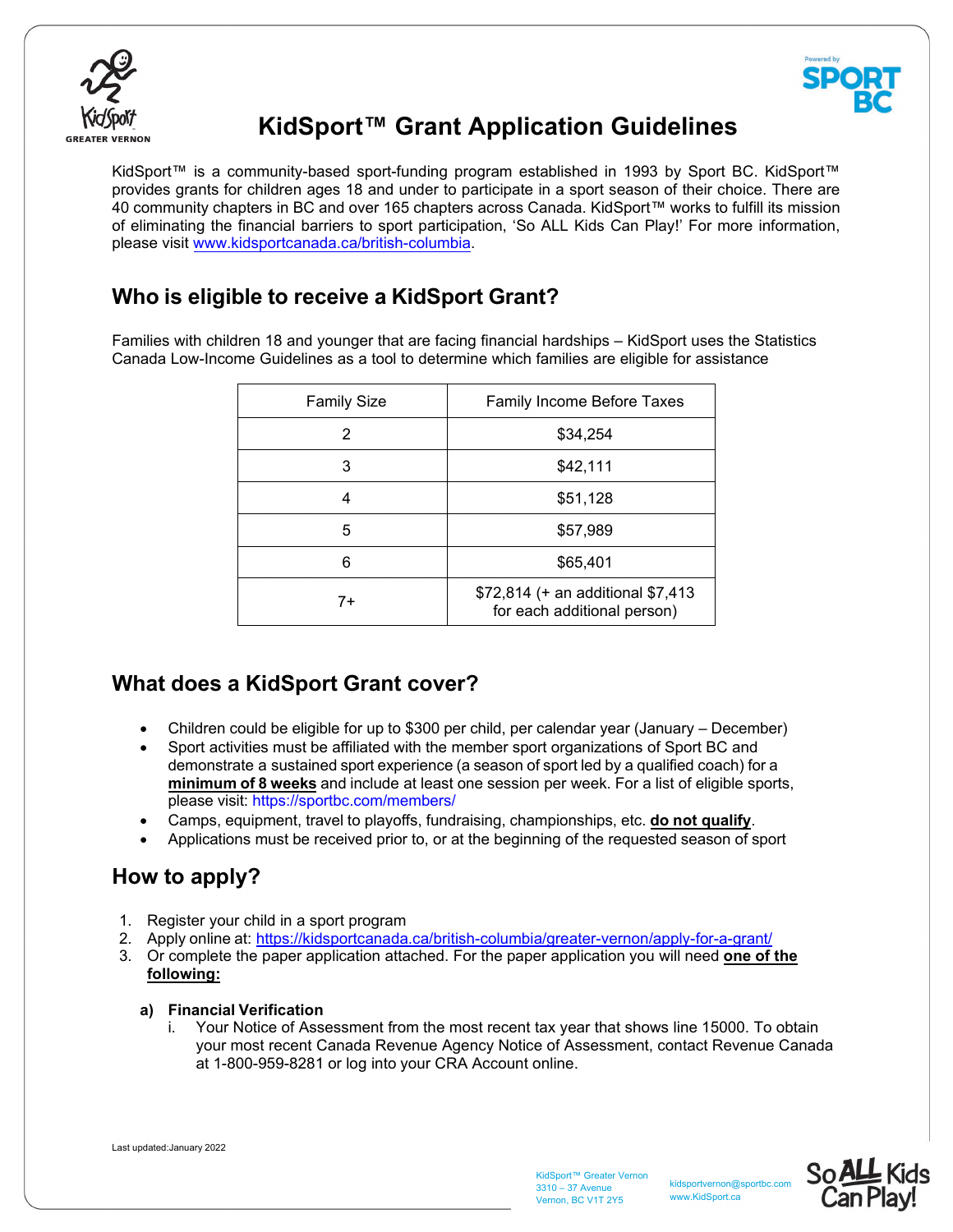



## **b) Endorser Verification**

- i. An endorser can also complete Section 4. The endorser acts as an objective third party who is familiar with the athlete's family and is in a professional position to assess the social and economic barriers of the family
- ii. An Endorser can be a professional in social work or family services, a school administrator (principal or vice-principal) or counsellor, a senior recreation administrator, accountant, law enforcement officer, social worker, a registered physician, religious leader, or a social servicing organization.
- iii. Endorsers other than those listed may be considered if a written letter from the potential Endorser outlining the financial need of the family is included with the application
- iv. Endorsers cannot be associated with the sports organization, and they cannot be a family member
- 4. Completed paper application can be emailed to: kidsport@sportbc.com or to kidsportvernon@sportbc.com

**OR** mailed to:

KidSport Greater Vernon Vernon Recreation Centre 3310 - 37 Avenue Vernon, BC V1T 2Y5

- 5. Please allow up to 60 days for notification of application status
- 6. The parent/guardian, or sport organization must notify the KidSport Chapter in their area or KidSport BC if the athlete withdraws from the sport activity. The grant must be used by the athlete for whom the grant was approved – no portion of the grant can be transferred to someone else.
- 7. If you have any questions about eligibility or the application process you can email us at: kidsport@sportbc.com.

### **Incomplete application forms will be returned**

**If the application has been approved, KidSport will issue funds directly to the sport organization on behalf of the child.**

#### **Privacy and Confidentiality**

KidSport™ respects your privacy. We never sell, trade or loan your information to any other organization. Information provided in this application is being collected for the purpose of administering KidSport™ grants. This information will only be disclosed to KidSport™ personnel who need the information to carry out the responsibilities of their job, and to<br>other organizations who may need to be cont visit www.KidSport.ca/Le



KidSport™ Greater Vernon 3310 – 37 Avenue Vernon, BC V1T 2Y5

kidsportvernon@sportbc.com www.KidSport.ca

So ALL Kids<br>Can Play!